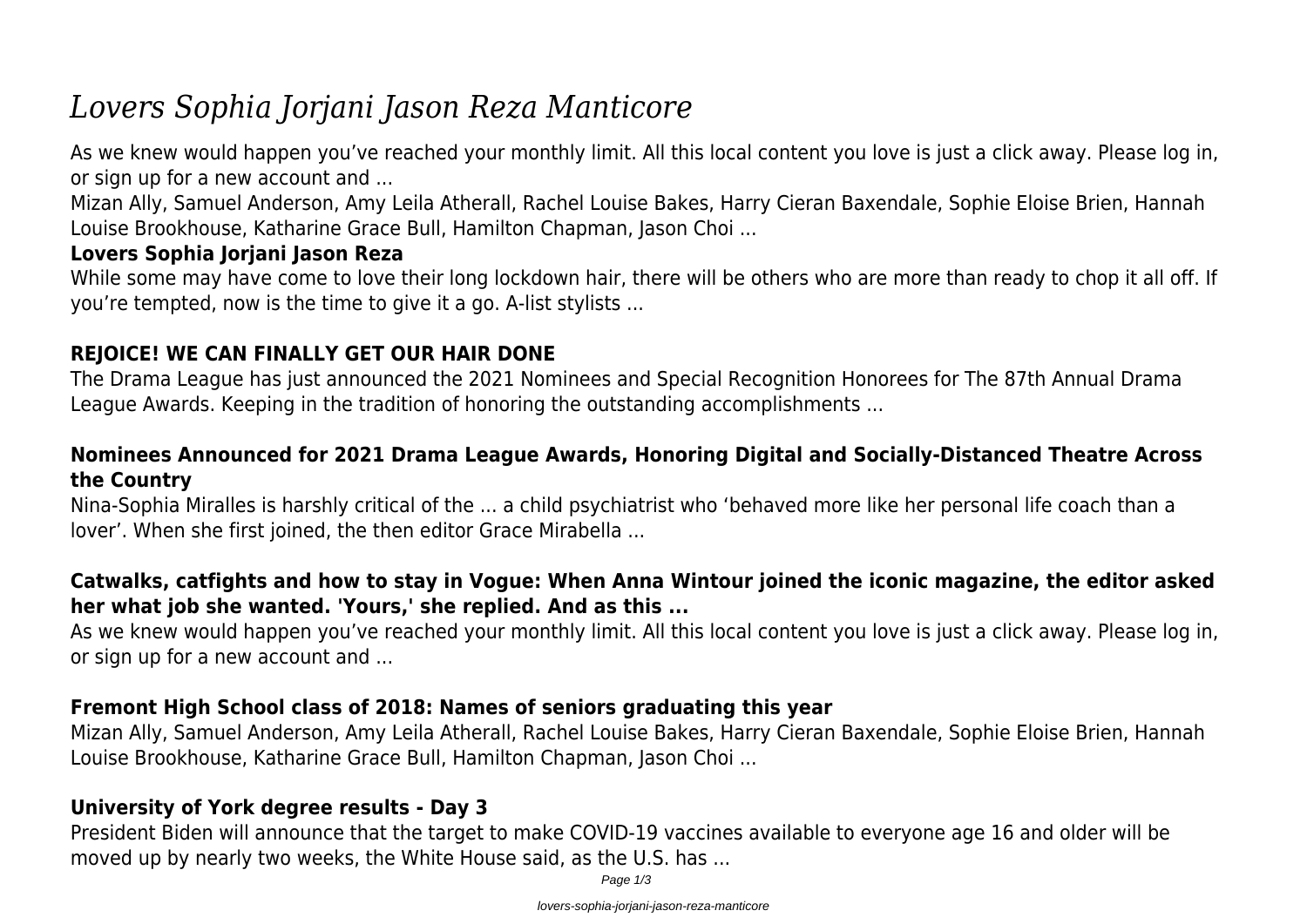#### **Business & Financial News, U.S & International Breaking News**

Sophia Tollington, Isabel Claire Tresidder, Cheuk Yan Tsang, Carina Tudor-Sfetea, Amy Louise Ulliott, Tanya Percy Vasunia, Richard Vernon, Blathnaid Walsh, Rebecca Waters, Alexandra Louise Westley ...

*Nominees Announced for 2021 Drama League Awards, Honoring Digital and Socially-Distanced Theatre Across the Country*

#### Lovers Sophia Joriani Jason Reza

While some may have come to love their long lockdown hair, there will be others who are more than ready to chop it all off the time to give it a go. A-list stylists ...

#### REJOICE! WE CAN FINALLY GET OUR HAIR DONE

The Drama League has just announced the 2021 Nominees and Special Recognition Honorees for The 87th Annual Drama Lea in the tradition of honoring the outstanding accomplishments ...

Nominees Announced for 2021 Drama League Awards, Honoring Digital and Socially-Distanced Theatre Across the Country Nina-Sophia Miralles is harshly critical of the ... a child psychiatrist who 'behaved more like her personal life coach than a lov joined, the then editor Grace Mirabella ...

Catwalks, catfights and how to stay in Vogue: When Anna Wintour joined the iconic magazine, the editor asked her what job replied. And as this ...

As we knew would happen you've reached your monthly limit. All this local content you love is just a click away. Please log in account and ...

Fremont High School class of 2018: Names of seniors graduating this year

Mizan Ally, Samuel Anderson, Amy Leila Atherall, Rachel Louise Bakes, Harry Cieran Baxendale, Sophie Eloise Brien, Hannah Lou Katharine Grace Bull, Hamilton Chapman, Jason Choi ...

University of York degree results - Day 3

President Biden will announce that the target to make COVID-19 vaccines available to everyone age 16 and older will be move weeks, the White House said, as the U.S. has ...